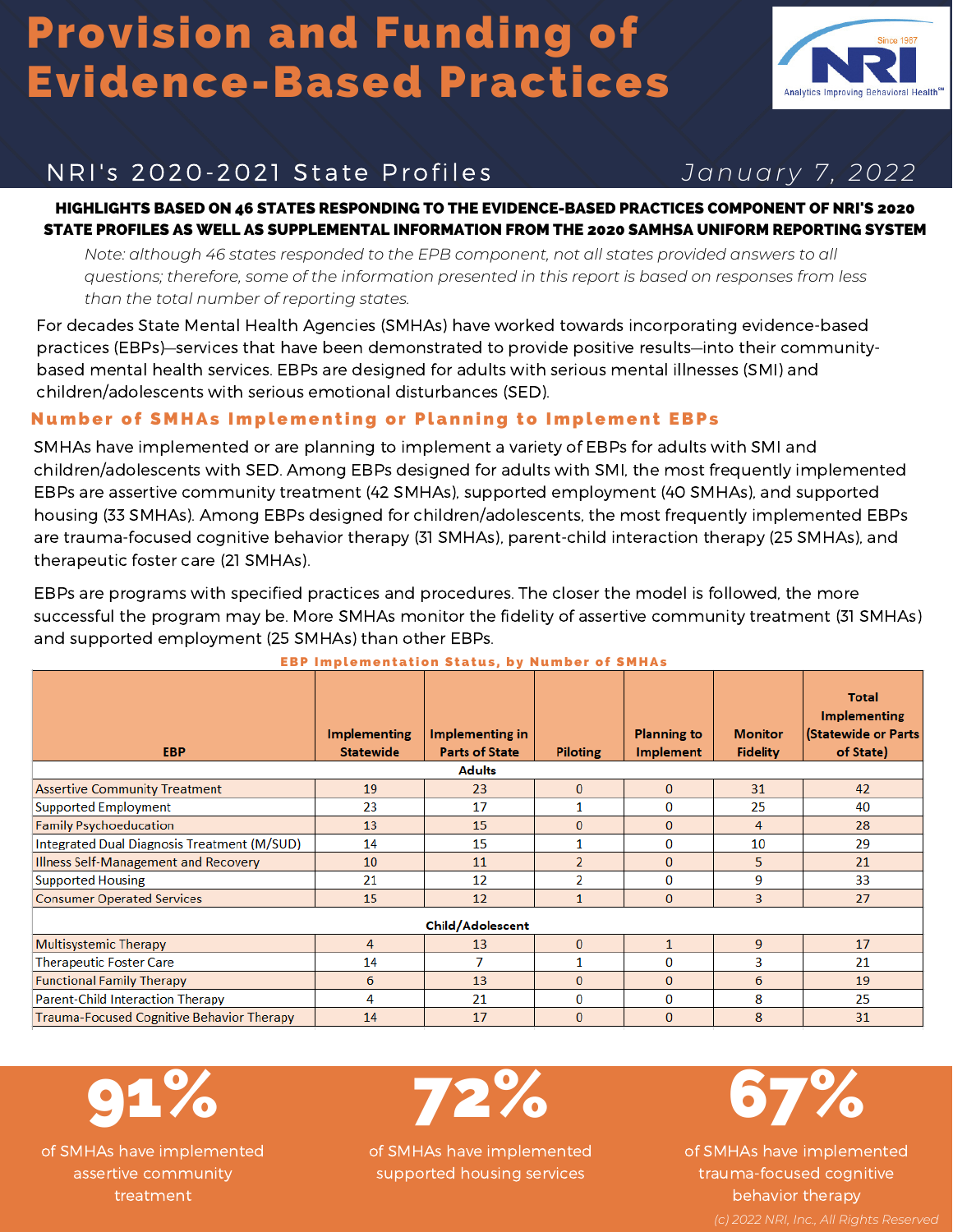### Provision and Funding of Evidence-Based Practices

#### Number of EBP Programs and Number of Clients Receiving EBPs

The most widely available adult EBP is supported housing with a total of 2,103 programs in 24 states, ranging from a low of 1 program in Illinois, Mississippi, and Vermont to a high of 1,012 programs in New York. In 2020, 70,648 adults with SMI (2020 SAMHSA Uniform Reporting System) received supported housing services. Although illness self-management and recovery is the least widely available EBP with a total of 277 programs in 14 states, SMHAs provided this services to 308,378 adults with SMI (2020 SAMHSA Uniform Reporting System). The most widely available child/adolescent EBP is trauma-focused cognitive behavior therapy with a total of 749 programs in 12 states, ranging from a low of 5 programs in the District of Columbia to a high of 500 programs in North Carolina.

|                                                  | <b>Number of</b> | <b>Number of</b>  | <b>Number of</b>    | <b>Number of</b>    |  |  |  |
|--------------------------------------------------|------------------|-------------------|---------------------|---------------------|--|--|--|
| EBP.                                             | <b>Programs</b>  | <b>SMHAs</b>      | <b>Clients</b>      | <b>SMHAs</b>        |  |  |  |
| <b>Adults</b>                                    |                  |                   |                     |                     |  |  |  |
| <b>Assertive Community Treatment</b>             | 752              | 36                | 66,159              | 42                  |  |  |  |
| <b>Supported Employment</b>                      | 667              | 29                | 66,662              | 41                  |  |  |  |
| <b>Family Psychoeducation</b>                    | 250              | 15                | 37,873              | 16                  |  |  |  |
| Integrated Dual Diagnosis Treatment (M/SUD)      | 569              | 19                | 199,597             | 24                  |  |  |  |
| Illness Self-Management and Recovery             | 277              | 14                | 308,378             | 22                  |  |  |  |
| <b>Supported Housing</b>                         | 2,103            | 24                | 70,648              | 30                  |  |  |  |
| <b>Consumer Operated Services</b>                | 597              | 21                | $^{+}$              | $^{++}$             |  |  |  |
| Child/Adolescent                                 |                  |                   |                     |                     |  |  |  |
| <b>Multisystemic Therapy</b>                     | 120              | 13                | 31,303              | 20                  |  |  |  |
| <b>Therapeutic Foster Care</b>                   | 191              | 11                | 13,178              | 21                  |  |  |  |
| <b>Functional Family Therapy</b>                 | 66               | 10                | 31,817              | 15                  |  |  |  |
| <b>Parent-Child Interaction Therapy</b>          | 317              | 10                | $^{\dagger\dagger}$ | $^{\dagger\dagger}$ |  |  |  |
| <b>Trauma-Focused Cognitive Behavior Therapy</b> | 749              | $12 \overline{ }$ | $^{++}$             | $++$                |  |  |  |

#### **Number of Programs and Number of Clients Served**

† Source: 2020 SAMHSA Uniform Reporting System

#### ++ Not collected

#### **Barriers to Implementation of EBPs**

SMHAs were asked to rate the extent to which a variety of factors are barriers to the implantation of EBPs on a scale that ranged from never to always. The greatest barriers to implementing EBPs are shortage of appropriately trained workforce (frequently to always in 33 SMHAs), provider readiness (frequently to always in 31 SMHAs), financing issues paying for EBPs (frequently to always in 28 SMHAs), and attaining fidelity (frequently to always in 24 SMHAs).





NRI's 2020-2021 State Profiles \* [www.nri-inc.org](http://www.nri-inc.org/)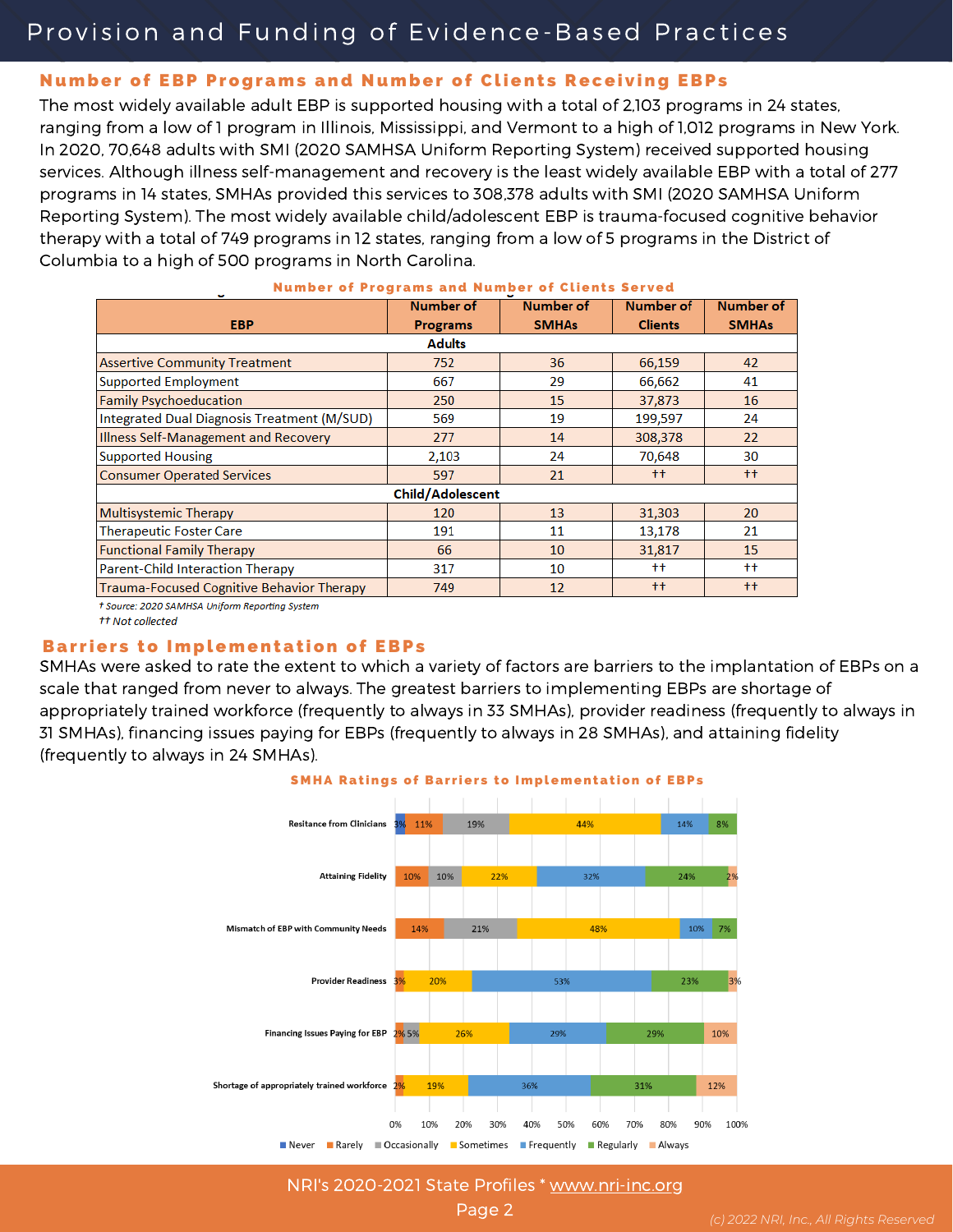#### SMHA Initiatives to Promote the Adoption of EBPs

SMHAs utilize an array of initiatives to promote the adoption of EBPs. These initiatives include incorporation of EBPs in contracts (35 SMHAs), providing awareness and training (34 SMHAs), consensus building among stakeholders (34 SMHAs), monitoring fidelity (32 SMHAs), modification of information systems and data reports (20 SMHAs), budget requests specific to EBPs (20 SMHAs), and financial incentives (14 SMHAs). In addition, SMHAs have adopted strategies to promote the adoption of EBPs, including paying for the provision of training and/or technical assistance (36 SMHAs), publicly recognizing high performing EBP providers (18 SMHAs), and enhancing reimbursement rates (11 SMHAs).

#### **SMHAs working with Academic or University Partners**

Thirty-three (33) SMHAs work with academic or university partners to implement or evaluate EBPs or promising practices. Examples of these partnerships include:

- In Connecticut, the Department of Mental Health and Addiction Services (DMHAS) works with the Southern Connecticut State University's Social Work Department to maintain a weekend MSW program focused on serving individuals with co-occurring disorders. The DMHAS Research Division (University of Connecticut) works with the department's housing unit to determine the effectiveness of the supportive housing programs on tenants' lives. Specifically, the Research Division is evaluating outcomes on providing supportive housing to individuals cycling between the criminal justice system and homeless shelter systems. DMHAS partners closely with the Yale Program for Recovery and Community Health (PRCH) to implement person-centered recovery planning, recovery-oriented care, citizenship-based care, and other practices.
- In Louisiana, the Office of Behavioral Health has established a "Center for Evidence to Practice" at a state public university to serve as a hub for EBP training and implementation, modeled after "Centers for Excellence" in other states.
- In Maryland, the Behavioral Health Administration (BHA) has a contract with the University of Maryland School of Medicine for the operation of Behavioral Health Systems Improvement Collaboration (BHSIC), which consists of three centers—the Training Center, the Evidence-Based Practice Center (EBPC), and the Systems Evaluation Center (SEC). These three centers function interactively to educate, evaluate, and advise the Public Behavioral Health System (PBHS) and its stakeholders in EBP dissemination and implementation. The EBPC has dedicated supported employment, assertive community treatment, and co occurring disorders consultants/trainers that provide individualized training, technical assistance, and consultation to interested community behavioral health providers on fidelity of EBP implementation.
- In Wisconsin, under a contract with Mental Health American and their subcontract with the University of Wisconsin-Green Bay Behavioral Health Training Partnership, the SMHA has organized workforce training and suicide care EBPs for child/adolescent and adult populations.
- In Missouri, the Children's Trauma Network is a network of clinicians and advocates dedicated to expanding access to evidence-based mental health treatment for traumatized children. Recognizing that many Missouri children experience abuse and neglect that often has life-long adverse consequences, the Network works to promote the healing of children by (1) training clinicians in evidence-based models, (2) improving screening, assessment, and referral of traumatized children, (3) identifying and working to address systematic barriers to implementation of evidence-based services, (4) collecting data on treatment outcomes to demonstrate value. In the next few years, the Missouri Children's Trauma Network plans to raise the standard of care and improve access to services for children, families, and communities impacted by trauma. Members of the Network include University of Missouri, Columbia, and St. Louis.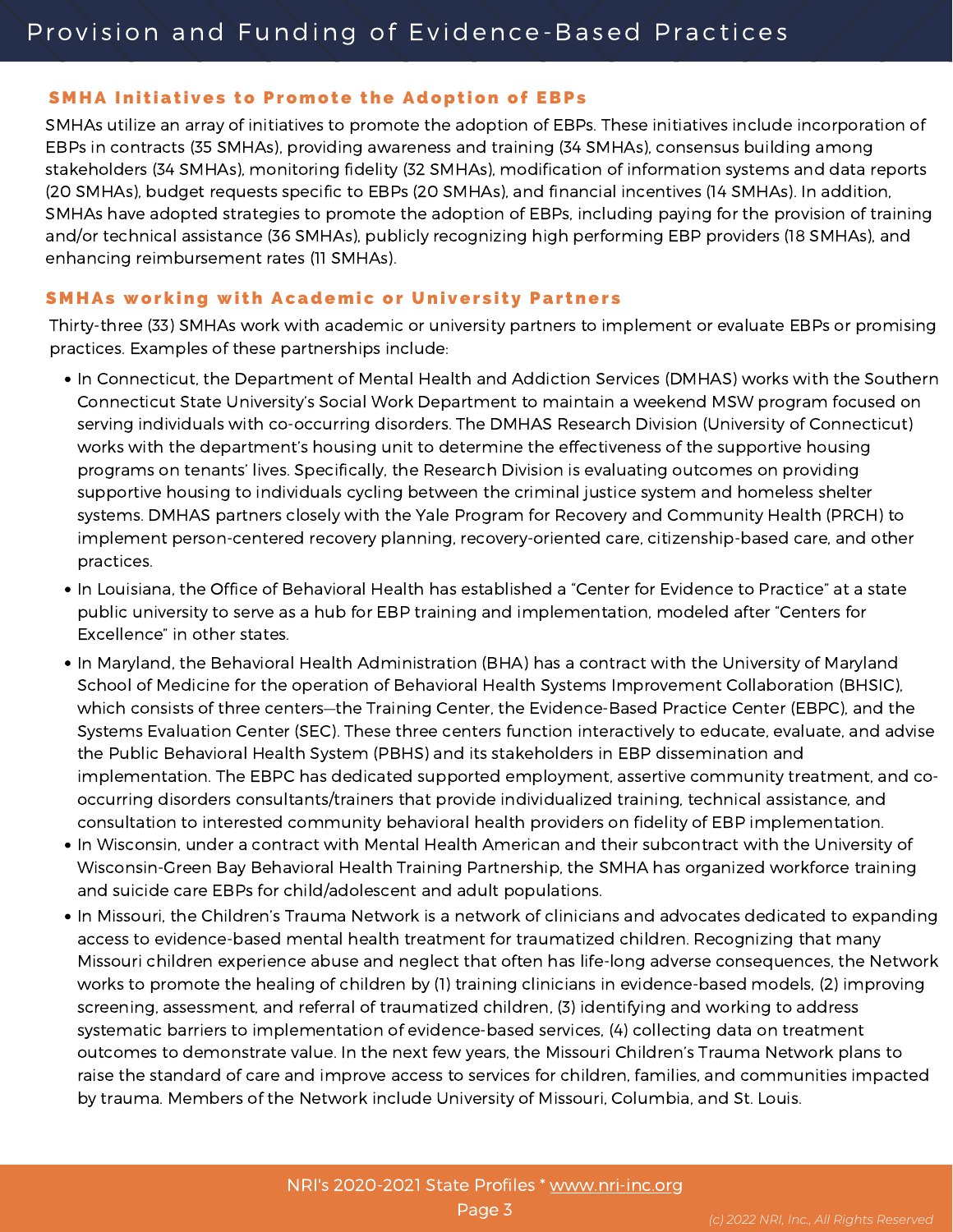#### Training on EBPs for Workforce, Clients, and Family Members

To improve EBPs, SMHAs organize workforce, client, and family member training for child/adolescent, adult, and older adult EBPs. SMHAs organize workforce training for child/adolescent EBPs (39 SMHAs), adult EBPs (34 SMHAs), and older adult EBPs (12 SMHAs). For example, in Connecticut DMHAS provides these trainings through the Workforce Development Division and contracted vendors

SMHAs use a variety of mechanisms to provide ongoing training to providers related to the provision of EBPs including expert consultants (38 SMHAs), collaboration with universities (35 SMHAs), internal staff (34 SMHAs), provider-to-provider training (24 SMHAs), establishment of research/training institutes (17 SMHAs), and outside accreditation (10 SMHAs).



SMHA Training on Child/Adolescent, Adult, and Older Adult EBPs

#### **Funding Sources for EBPs**

SMHAs use a variety of funding sources to pay for the provision of EBPs. SMHAs most commonly use state general funds and Medicaid, followed by the SAMHSA Mental Health Block Grant to pay for EBPs. Local and other funds are used to a lesser extent to pay for EBPs

With the passage of the Mental Health Parity and Addiction Equity Act (MHPAEA) of 2008 and the Affordable Care Act, states were hopeful that private insurance and Medicaid would reimburse for more EBP services for adults with SMI and children/adolescents with SED. Majority of states (33) have not observed a change in insurance payments for EBPs. Insurance is paying for more EBPs in only 8 states